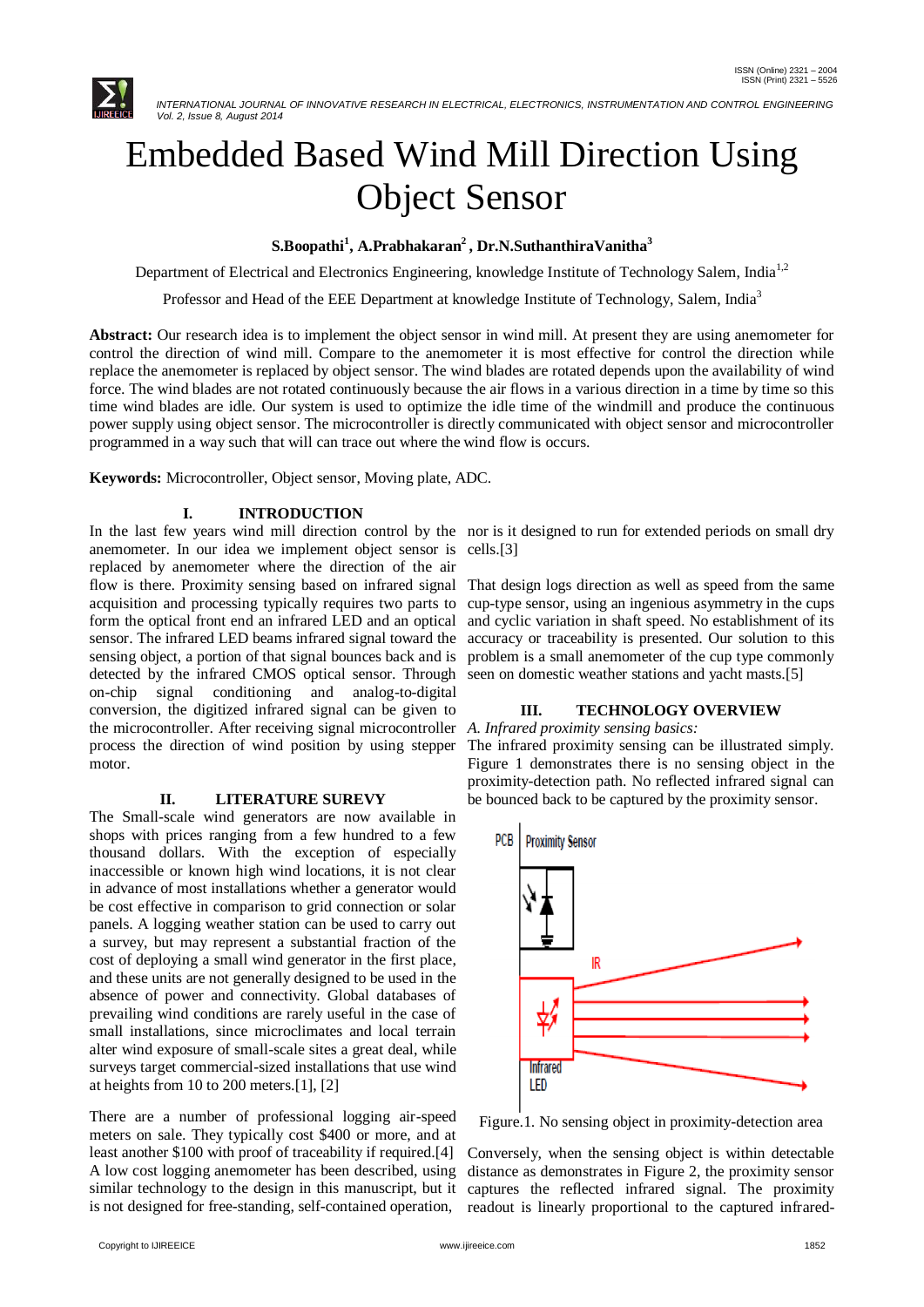*INTERNATIONAL JOURNAL OF INNOVATIVE RESEARCH IN ELECTRICAL, ELECTRONICS, INSTRUMENTATION AND CONTROL ENGINEERING Vol. 2, Issue 8, August 2014*

light signal intensity and inversely proportional to the dimension between sensor to optical barrier, distance square of the distance.



Figure.2.Sensing object within proximity-detection area



# **IV. PROPOSED ARCHITECTURE**

Figure.3. Proposed Architecture

# **V. MOVING PLATE OBJECT SENSOR ARRANGEMENT**

# *A. Infrared LED:*

Another important part of the optical front end is the infrared LED. Different infrared LEDs have different peak wavelength, radiant intensity and view angle. A highintensity infrared LED with typical peak wavelength from 850 nm to 950 nm will match the ISL29011 proximitysensor spectrum. A narrow viewing angle with higher radiant intensity will improve proximity-detection distances. It is important to choose an infrared LED that balances the trade-offs among view angle, mechanical footprint, radiant intensity and power consumption.

# *B. Moving plate placement dimensions:*

Component placement plays a crucial role in the mechanical design that determines the proximity-detection distance. There are many deciding factors: space direction of the windmill to air flow area. The direction

between optical barrier and infrared LED, barrier height variations, whether to use a light pipe, among others. Figure 4 shows a proximity-sensing system solution with typical component-placement dimensions.



Figure.4. Moving plate and object sensor arrangement

#### *C. Typical proximity measurement:*

After all design and implementation techniques have been applied to the proximity-sensing system, a reasonable proximity-detection measurement can be obtained as illustrated in **Figure 5**. An optimized ambient-light and proximity-sensing system is based on customer-specific applications requirements.



Figure .5.Proximity sensing with four different LED driving currents

#### **VI. SIGNAL CONDITIONER**

signal conditioning performs manipulating an analog signal in such a way that it meets the requirements of the next stage for further processing Signal conditioning can include amplification, filtering, converting, range matching, isolation and any other processes required to make sensor output suitable for processing after conditioning.

# **VII. DESCRIPTION OF PROPOSED METHOD**

The windmill is fixed on the wind blowing area. The stepper motor is fixed at the bottom of the windmill arrangements. The center of the windmill motor shaft is attached. The stepper motor is used to turn the required